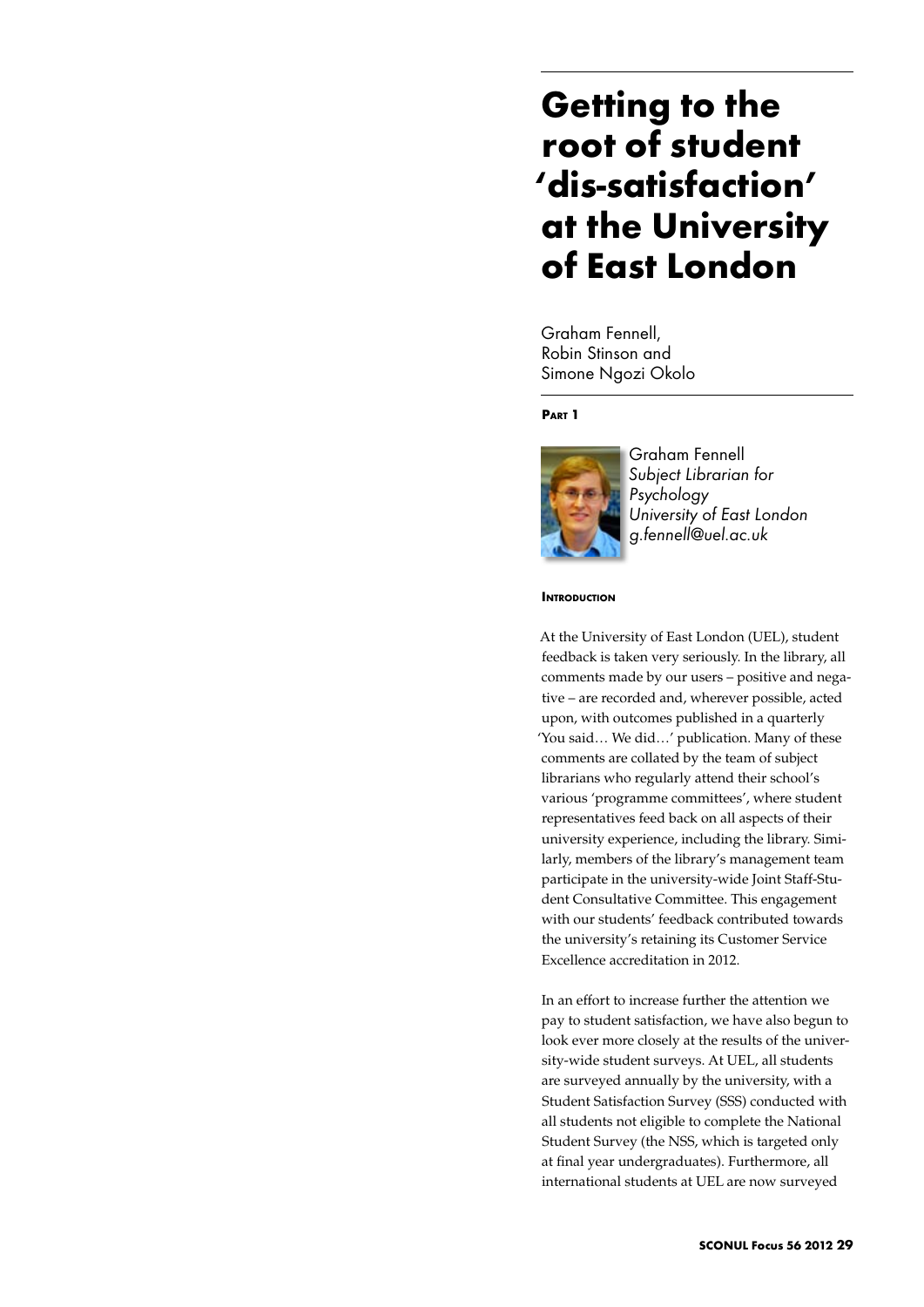as part of the International Student Barometer (ISB).

Every year, when the results of these surveys are published, subject librarians pore over them and try to uncover why some programmes give lower satisfaction scores for the library than others, even when taught within the same school, on the same campus and provided with the same services. This article is an account of how two subject librarians responded to relatively low satisfaction scores for a few programmes within their schools, and the findings they made in the process. It also outlines the response and findings of the library's Academic Services & Skills Manager following publication of the most recent ISB results.

#### **School of Psychology**

In the 2011 SSS, two programmes in the School of Psychology – PGDip Career Guidance and BSc Counselling & Mentoring – gave the library satisfaction scores of just 60%, which was well below the average for the school as a whole. The first step the subject librarian took in investigating this was to arrange one-to-one meetings with the two programme leaders. The outcome of these two meetings were much the same, with both programme leaders independently suggesting the possibility of short-term considerations – such as the availability of a particular textbook – clouding students' overall opinion of the library at the time of the survey. Although this was clearly a possibility, it was decided that further investigation was required, not least because the PGDip programme had also given a relatively low satisfaction score the previous year. It was therefore decided that the best course of action was to conduct in-depth surveys with students on both programmes to uncover their habits and opinions in relation to the library.

The library surveys covered a broad range of questions, under the following headings:

- • **Library habits** e.g. 'What time of the day do you most frequently visit the libraries?'
- • **Library resources** e.g. 'Can you normally find most of the books you need in the library?' and 'Have you ever used any of the library's e-books?'
- • **Library training** e.g. 'Have you had a library training session?' and 'Did you find library training to be adequate?'
- • **Library help** e.g. 'When you cannot find what you want, where do you ask for help?'

Students were also strongly encouraged to add general comments about the library.

After compiling the results, it became apparent that the two student groups were very different from one another in their make-up, and had very different reasons for giving the relatively low satisfaction scores. For example, a considerable percentage of students on the PGDip programme were 'returners to education', often taking the part-time route, and were largely infrequent visitors to the library. This contrasts quite strongly with the majority of students in the school, including those on the BSc Counselling programme who were generally younger, full-time students, who frequently visited the library.

Intriguingly, the PGDip students indicated that they were generally happy with the level of library training they had received and yet appeared to be rather uninformed about the range of services offered to them by the library. They were also largely happy with resource provision. In contrast, the BSc students appeared to be well informed about the services available to them, yet were less happy with the training provided, asking for longer sessions. Their main concern appeared to be difficulty in finding items from their reading lists. As a brand new programme, with reading lists that were still evolving, this was no great surprise, and clearly suggested a reason for the satisfaction score. With the PGDip programme, it appeared that the most likely reason for their satisfaction score was a lack of confidence in using some of the library's systems and services, leading to a feeling of disengagement, despite being happy with the training given.

The final step in the process was to draw up action plans for the library in relation to each programme and to present them to the programme leaders, who in turn distributed them to their students. Common themes in these plans included a need to promote the use of many library services better, notably sources of help and our ever-growing e-book collection. An unexpected outcome of the whole process was the very positive response that came back from students and staff on the two programmes about the library's proactiveness over the results.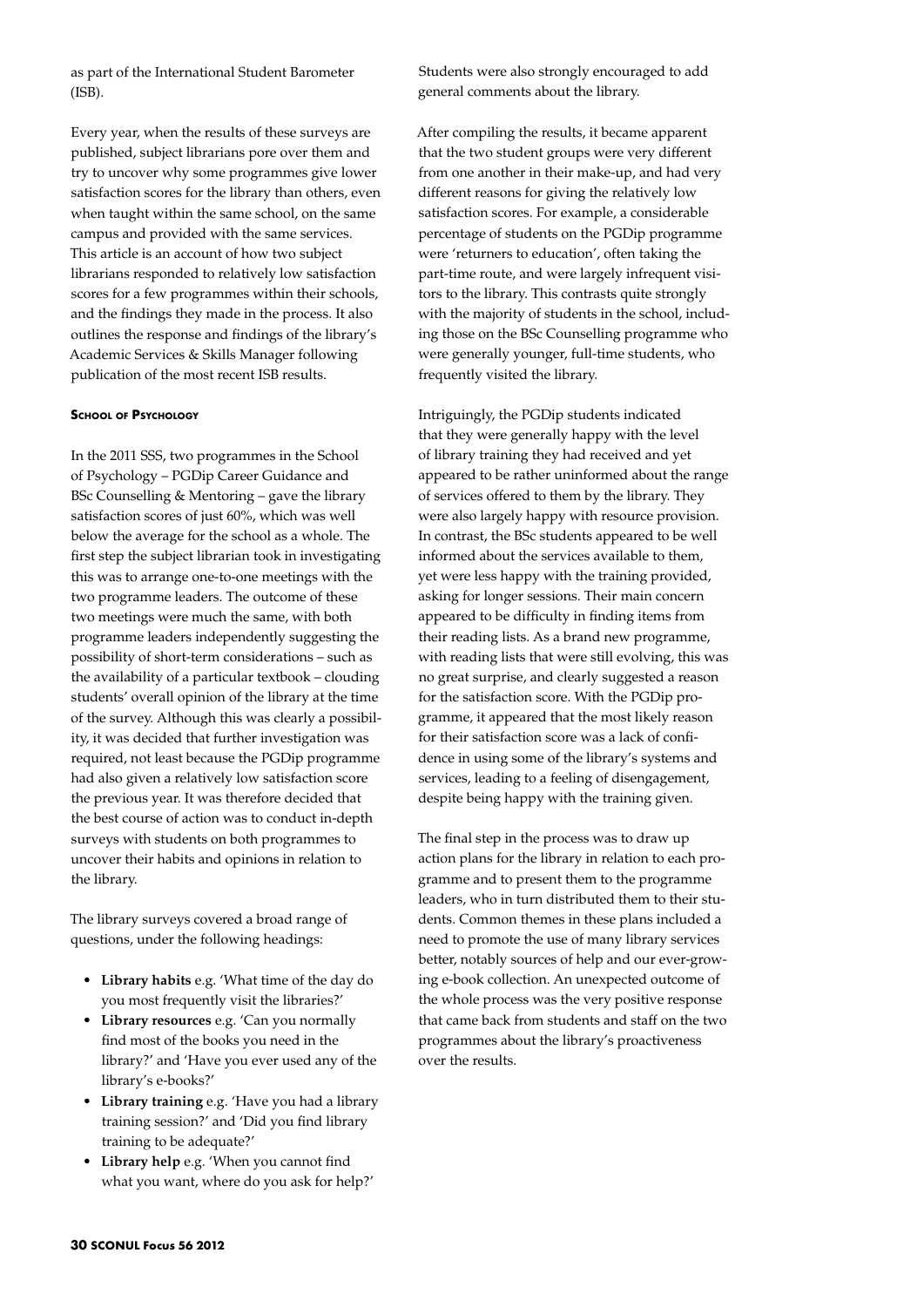#### **Part 2**



Robin Stinson *Subject Librarian for Social Sciences r.stinson@uel.ac.uk*

### **School of Social Sciences**

In the 2010 NSS the BA Social Work programme gave the library a very high satisfaction score of 88. By the time of the 2011 survey this had dropped to 74. The 2011 survey was conducted at a time of great change, with the programme due to move to a different school, based at a different campus, from September 2011. Over the course of summer 2011, the social work book stock was moved from the modern, purpose-built Docklands library to the older and smaller library at Stratford. Following this move, and the earlier drop in satisfaction score in the NSS, it was decided to call a meeting with the student year representatives and members of library staff. We also thought that it would be useful to canvas the opinions of all the social work students by asking them to complete a survey similar to the one used in the School of Psychology, with the printed questionnaires distributed by the social work staff in their lectures.

A total of 107 questionnaires were returned to the subject librarian, and it was immediately noticeable that the move from Docklands to Stratford was reflected in the findings. It was apparent that the first year students were much more positive about the library environment at Stratford than were the second and third years, who had been used to the Docklands library.

Some of the second- and third-year students felt that not all the books they used in previous years had been moved to Stratford. As there is a crossover between books used by social work students and those used by psychosocial studies and social policy students, some of these titles will have been bought by the latter two departments and have remained at the Docklands library. Students also complained that there were insufficient copies of some of the social work titles.

• Of the 107 students who answered the question 'Have you had a library training session?' 105 said they had, 1 said that s/he hadn't and 1 was unsure.

- • Of these, 105 students 99 found it adequate. There was a variety of responses from the students, whether they had found it adequate or not, as to what should be included in the session.
- Several of the students would have welcomed a tour of the Stratford library and guidance on how to use the printers and photocopiers.
- • It was also felt that it would be useful for training to be given to students in all years.
- As regards where they asked for help, 94 asked at the library enquiry desk and 15 asked their subject librarian.

Once the findings of the survey had been analysed an action plan was drawn up to address the issues raised. To address the perceived problem of books still being at Docklands and there being insufficient copies, a list was produced of all reservations placed for books within the relevant areas for social work students, including those that had been requested as inter-site loans. This list was circulated to the lecturers with a view to ordering extra copies.

In the academic year 2012–13 we are intending to run training sessions across all years of the programme. Moreover, we have had discussions about the first-year assignment and are proposing to include questions that require the students to come into the Stratford library to find the location of printers, photocopiers and other facilities.

The subject librarian has produced a document giving his contact details and availability at both sites and has sent it to the year tutors for distribution.

It is also hoped that the initiation of hourly patrols of the Stratford library by staff will help ensure the library environment is conducive to quiet study.

We put all these actions in a 'You said…We did' handout, which was circulated to the students.

*continued over*